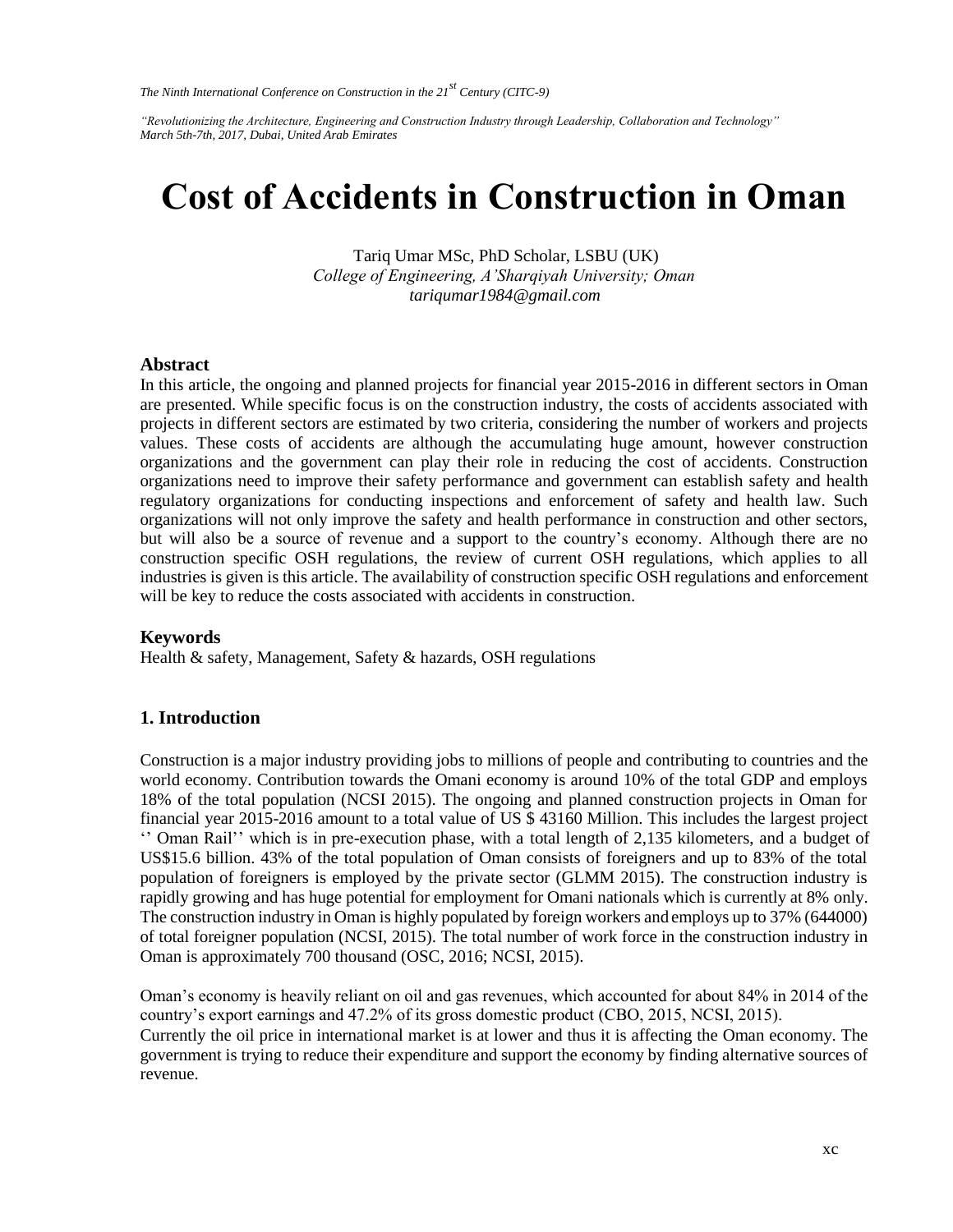In this article an overview of Oman's construction industry is given and the cost of accidents in construction is estimated. There is a huge potential in the Oman construction industry to reduce the cost of accident in construction by improving safety performance, which can help both the construction organizations and the government in controlling their expenditures. In the UK and USA, the numbers of accidents in different industries including construction significantly reduced after establishment of independent organizations responsible for making safety and health rules and regulations, conducting inspection and enforce safety and health law. The Health and Safety Executive (HSE) in UK and Occupational Safety and Health Administration (OSHA) in the USA are the organizations responsible for overall safety and health matters in all industries. In Oman, the Ministry of Manpower is currently carrying out these responsibilities with limited resources and staff.

#### **1.1 Occupational Health and Safety Law in Oman**

Since the 1970s, Oman has been witnessing steady progress in the political and socioeconomic fields. However, the country has had to rely on expatriates to implement its ambitious socio-economic programs of the five year consecutive development plans due to the limited number of qualified Omanis in these areas. Altough there are currently no specific regulations which deals only with constrcution, howevr based on the stipulation of the Labour Law which entitles the Minister of Manpower to issue regulations, occupational safety and health in all industries have been regulated under the Ministerial Decision (MD No. 286/2008), namely the Regulation of Occupational Safety and Health (OSH) for Establishments Governed by the Labour Law. This Regulation is regarded as the framework legislation in OSH at the level of the Sultanate. It supersedes the earlier Occupational Health and Industrial Safety Precautions, which address general provisions regarding safety at work and the protection of the health of the workers in private-sector establishments. The new OSH regulations cosist of four different chapters and 43 articles. Chapter one and chapter two are related to the definition and general provision of the regulations, while chapter three described the medical care requirments and Specifications of work uniform and Personal Protection Equipment. Chapter four deals with the protection of disable worker rights and describe precautions against hazards.

Article 10 of the OSH regulations describes that If an employer employs ten or more workers, he shall set up an OSH programme adequate to the nature and size of the establishment. This programme shall incorporate the following:

- $\Box$ The policy and goals of the OSH in the establishment.
- $\Box$ The duties and commitments of the employer and the worker.
- $\Box$ The organization and management of the OSH.
- The specified authorities and responsibilities of the establishment's management who are  $\Box$ Hauthorized to develop and implement the OSH policies and goals.
- The specific work hazards that result from work, the methods of their assessment and the  $\Box$ mechanisms for analyzing them.
- The specified protective arrangements, the emergency plans.  $\Box$
- $\Box$ Specify training programmes on the OSH procedures.
- $\Box$ Identify specifications regarding the purchase or rent of OSH equipment for work.
- The mechanism for monitoring the performance of OSH in the activities of the contractors working  $\Box$ with the establishment.
- A timetable for testing the equipment or materials that may expose workers to hazards.  $\Box$
- A timetable for conducting medical examinations for workers.  $\Box$
- $\Box$ Investigation into the work accidents and taking the necessary actions to prevent the repetition of such accidents.
- $\Box$ The procedures that have to be carried out by workers in cases of serious hazards.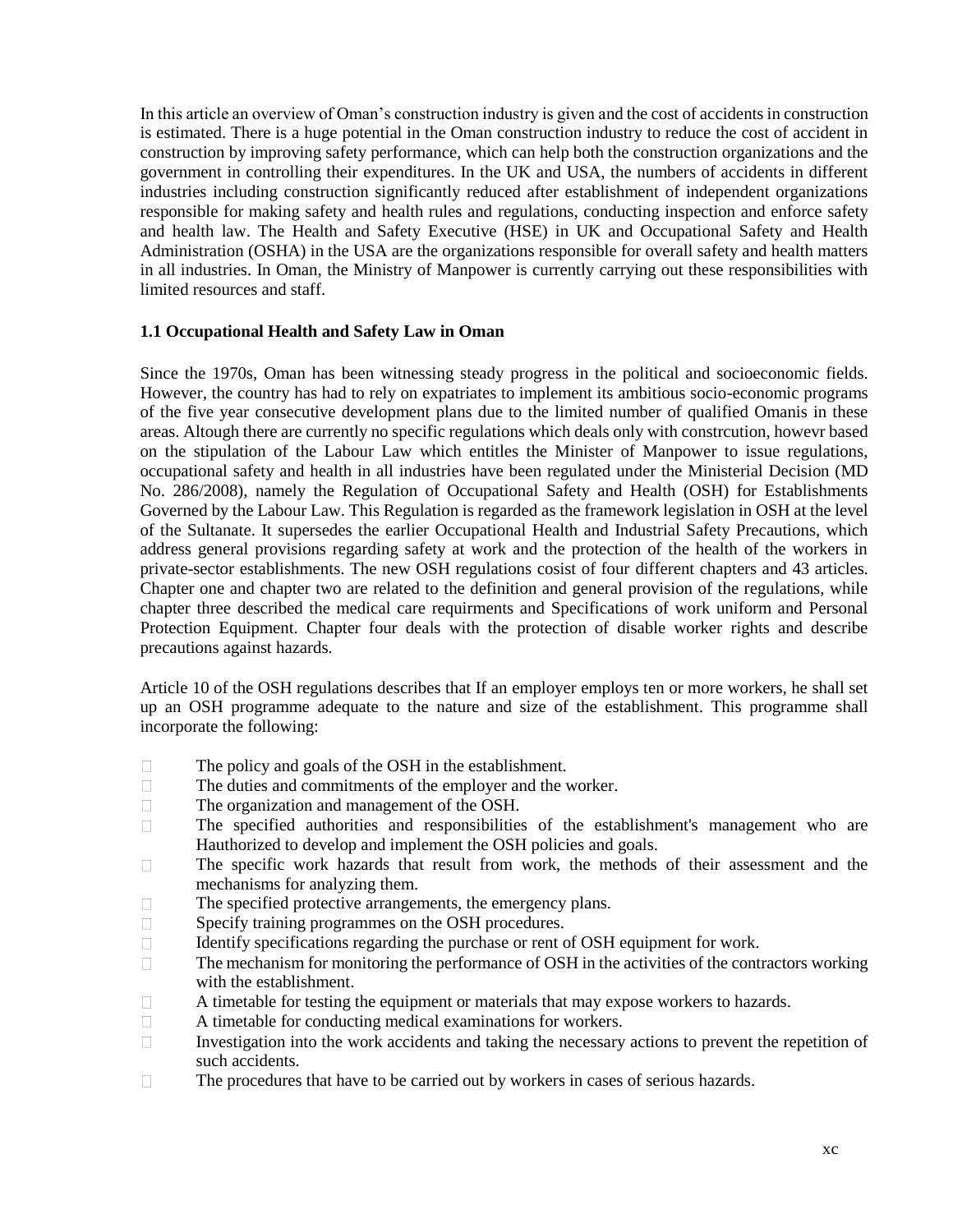- $\Box$ The procedures that have to be carried out by the workers who are exposed to occupational hazards before leaving the work site.
- $\Box$ Prohibitions related to the accident site.
- Method of submitting or receiving workers' complaints regarding work hazards and the means of  $\Box$ handling them.

Article 11 of the above regulations states that The employer who employs fifty or more workers shall assign a qualified supervisor to handle the OSH tasks. This supervisor shall directly report to the employer or his representative, and shall set up a plan for OSH, the periodical inspections of all work sites, conducting assessment, protective measures against hazards of work environment using adequate equipment, register the results in a special record, check accidents and work injuries, occupational diseases and investigate their reasons, if any. He shall prepare, reports on them, including the ways and precautions that will prevent their recurrence. He shall follow up the provision of first aid materials and basic health care for workers, including taking the injured to medical centers or hospitals if required. He shall also take part with the professionals in setting up training proqrammes for the workers to protect them against the hazards of the work environment and voice his opinion on the purchase of machinery or materials and shall prepare guiding and warning signboards on all matters related to OSH within the establishment.

In the UK, the construction industry in terms of OSH is regulated by Construction, Design and Management regulations (CDM 2015). The CDM was initially introduced and enforced in 1995 and subsequently amended with a new version in 2007 and the latest one is issued in 2015. Such regulations enforce all the construction particles, including client, designer and contractor to comply with the OSH.

In the USA the Occupational Health and Safety Administration (OSHA) regulations (Standards – 29CRF) deals the construction industry. Statistics indicate that worker deaths in America are down on average, from about 38 worker deaths a day in 1970 to 12 a day in 2014 and Worker injuries and illnesses are down from 10.9 incidents per 100 workers in 1972 to 3.3 per 100 in 2013 Because of these regulations. A model for construction safety improvement proposed by Umar and Wamuzir (2016 a) focuses on the needs of an overseeing body (figure 1) responsible for safety regulations, inspections, enforcement and to promote safety awareness in construction organizations including financial benefits.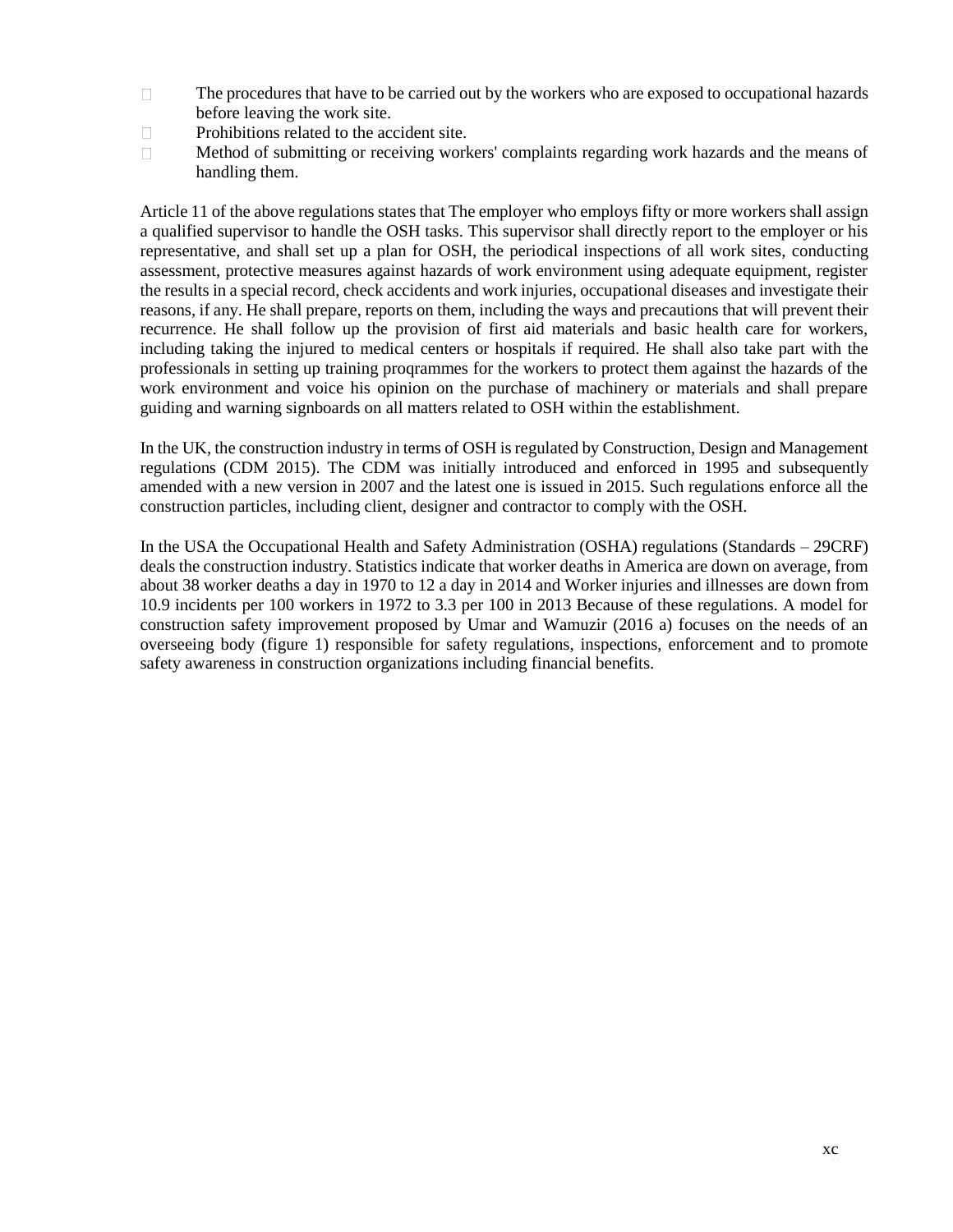

**Figure 1. Proposed Safety Improvement Model (Umar and Wamuziri 2016 a)**

# **2. Projects in Oman**

The largest project in Oman which is in pre-execution phase is Oman Rail (Oman National Railway), with a total length of 2,135 kilometers (km), and has a budgeted value of US\$15.6 billion. It will be executed in nine segments and will be completed by 2022. It is divided into several segments linking Oman's borders with the UAE to Muscat, as part of the GCC Railway Network. It will also link to the southern parts of the country, including the port of Al Duqm, port of Salalah and the Yemen border. The railway line will be doubled track, non-electrified and it is designed to serve mixed freight and passenger. The map of the proposed Oman rail network is shown in figure 2.

The next two largest projects which were expecting to be awarded in 2015-2016 financial year are having the values of US\$1.7 billion and US\$1.3 billion. The first project is of Oman Oil Refinery and Petroleum Industries Company, "Liwa Steam Cracker and Polyethylene Project" for enhancing both fuel and plastics production. The second project is of Special Economic Zone Authority at Duqm, "Liquid Terminal Project" which is designed to handle the increase in liquid volumes associated with a large scale refinery and petrochemicals hub envisioned at the Special Economic Zone.

By looking at ongoing and planned projects in different sectors in Oman including those which are expected to be awarded in financial year 2015-2016, the construction sector projects stand out as the largest one, amounting to US\$ 43160 Million (Deloitte 2015). The value of ongoing and planned projects, including projects in construction sectors for financial year 2015-2016 in Oman are shown in figure 3. These values include the projects which were started earlier (before 2015), but still not yet completed.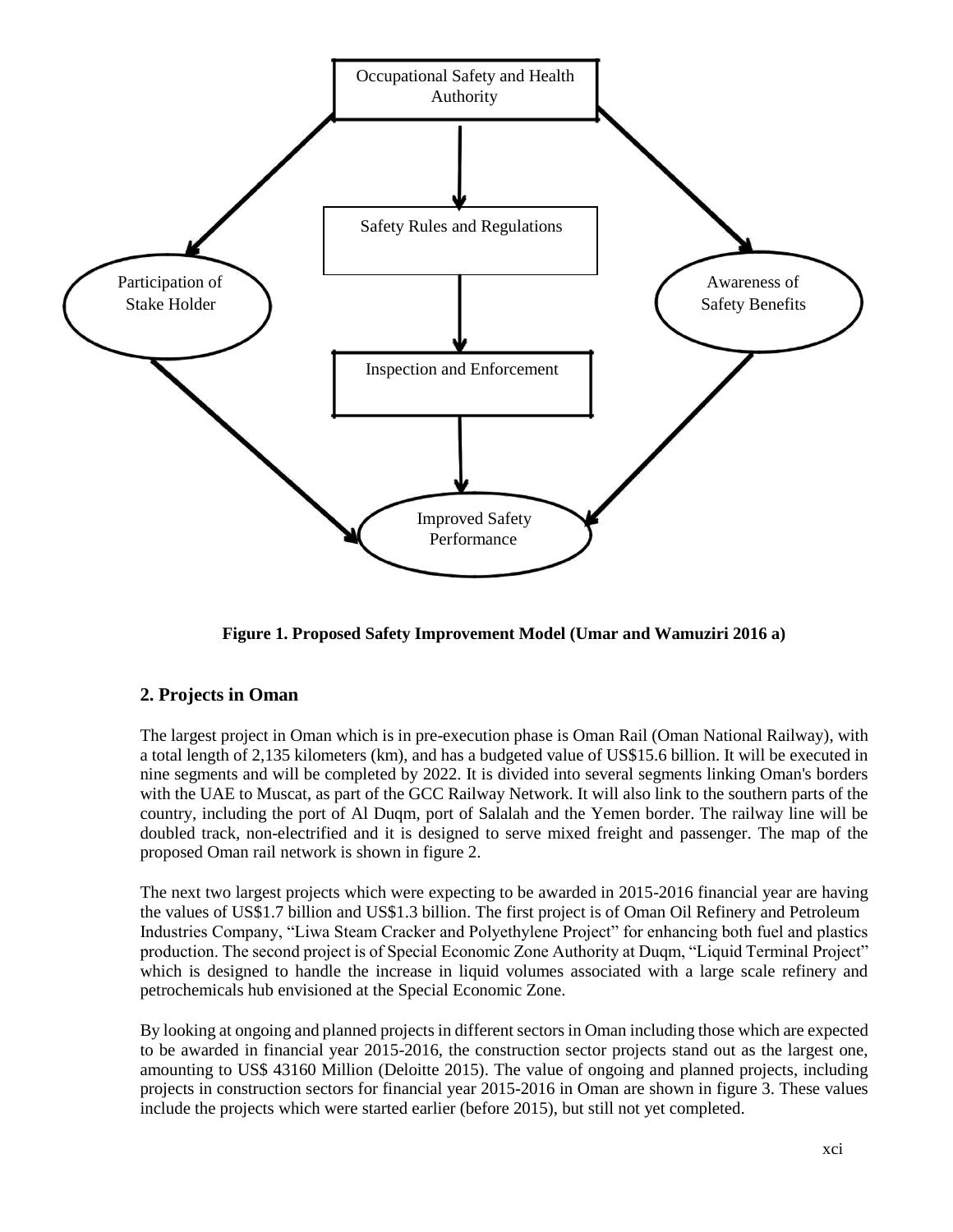

**Figure 2: Oman Rail Network [\(http://www.omanrail.om/brochure.html\)](http://www.omanrail.om/brochure.html)**



**Figure 3: Values of Ongoing and Planned Projects in Different Sectors of Oman (Deloitte 2015)**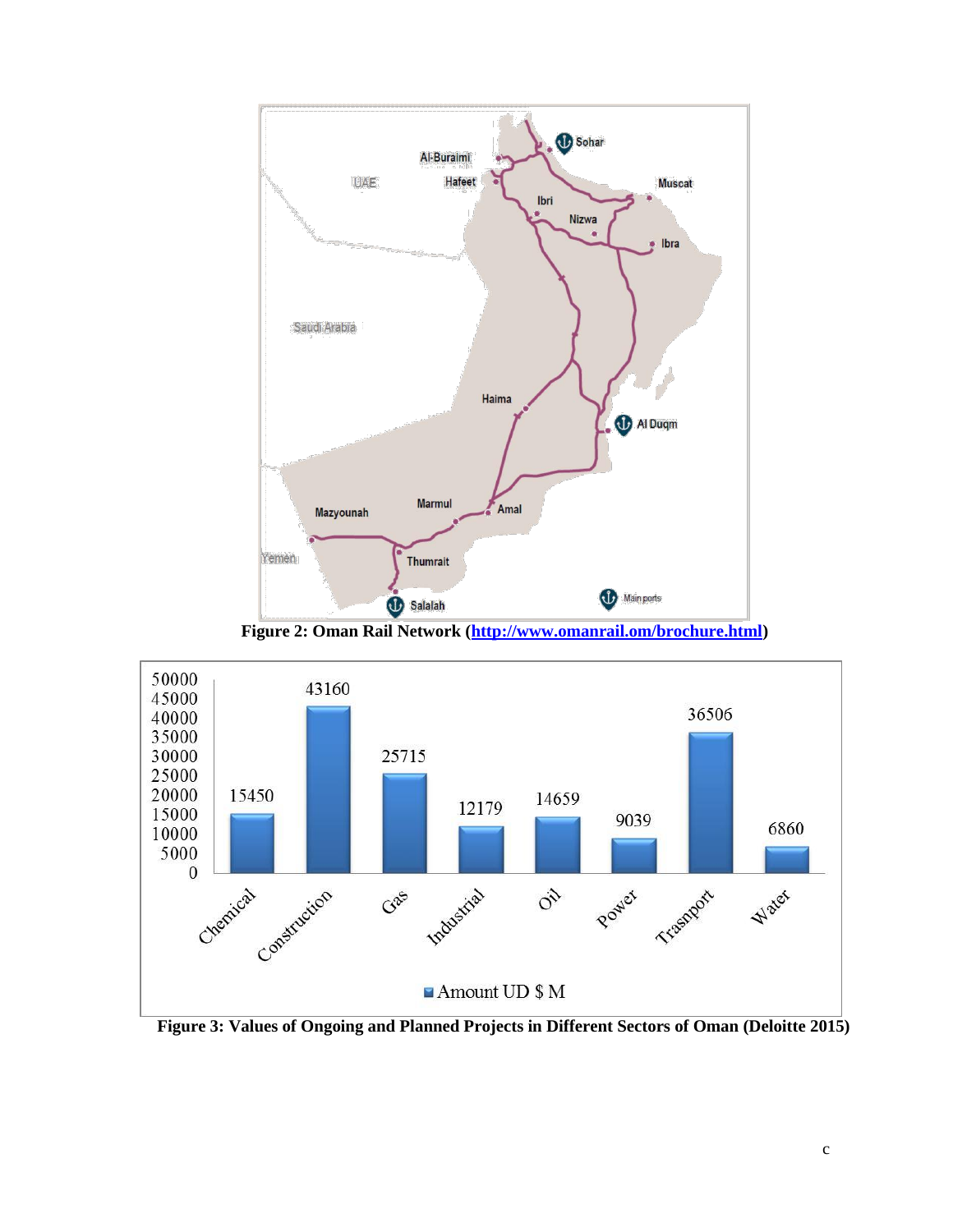### **3. Construction Safety in Oman**

Worldwide occupational injury rates in construction are highest as compared to all other major industries (Lehtola et al 2008). Unlike other industries such as manufacturing, construction is composed of a transient workforce (Kadefors, 1995; Dubois and Gadde, 2002) where project personnel from different cultures and backgrounds are expected to work together in the constantly changing work organization and structure. Construction is always risky because of outdoor operations, work-at height, complicated on-site plant machinery and equipment operation coupled with worker's attitudes and behaviours towards safety (Choudhry and Fang, 2007). Statistics published by International Labour Organization (2015) indicated that at least 108 thousand workers are killed on construction site every year, a figure which represents about 30 percent of all occupational fatal injuries. Data from a number of industrialized countries show that construction workers are 3 to 4 times more likely than other workers to die from accidents at work. In the developing world, the risks associated with construction work may be 3 to 6 times greater. In the UK, the injury from construction sector accounts for over half (US\$ 0.7 billion) of the total cost associated with health and safety (US\$ 1.29 billion) and approximately 7% of the total cost of health and safety (US\$ 20.43 billion) across all industries (HSE 2014/2015).

A recent research conducted by Umar and Wamuziri (2016 b) focus on the use of safety climate factors for improvement of safety performance in construction in Oman (figure 4). Construction organizations can assess their safety climate factors by using a safety climate questionnaire and can develop plans for improved safety performance. The outcomes of assessing a safety climate can be regarded as the predictors or indicators of safety performance. This can be used by construction organizations to address the weak areas associated with safety climate.

A research conducted in the UK on the ratio analysis of the data on costs and benefits of accidents prevention reveals that when contractors, irrespective of their sizes, spend  $\pounds$  1.00 on accident prevention, they gain £ 3.00 benefit (Ikpe et., al 2012). Costs associated with accidents in the construction industry can be categorized as direct and indirect costs. Direct costs tend to be those associated with the treatment of the injury and any unique compensation offered to workers as a consequence of being injured and are covered by workmen's compensation insurance premiums. Indirect costs include reduced productivity for both the returned worker(s) and the crew or workforce, clean-up costs, replacement costs, costs resulting from delays, supervision costs, costs related to rescheduling, transportation, and wages paid while the injured is idle (Hinze, 1994). Research conducted in the UK showed that indirect costs are eleven times more than direct costs (Movement for Innovation, 2003). In the USA, the total cost of accidents constitutes 6.5% of the value of completed construction (The Business Roundtable, 1995). In the UK approximately 8.5% of tender price (Anderson, 1997).

In terms of safety performance the construction industry in Oman is not good as in the UK and USA, therefore it is anticipated that the cost associated with this industry could be comparatively more. An internet based search covering six months (May 2015 to November 2015) of one daily newspaper shows that nine construction workers were killed and twenty five were injured in Oman at different construction sites. These were major accidents in construction sites located in cities therefore they published in the newspaper, there could be accidents happened in construction sites which were not reported in the newspaper because it may happen in a remote area or the accidents were minor involving less casualties and injuries. Although, in Oman the true cost of accident associated with the construction industry need to be carefully calculated, however, in this article, a rough cost of construction accidents in Oman is calculated considering two criteria i.e. number of total workers and cost of the projects.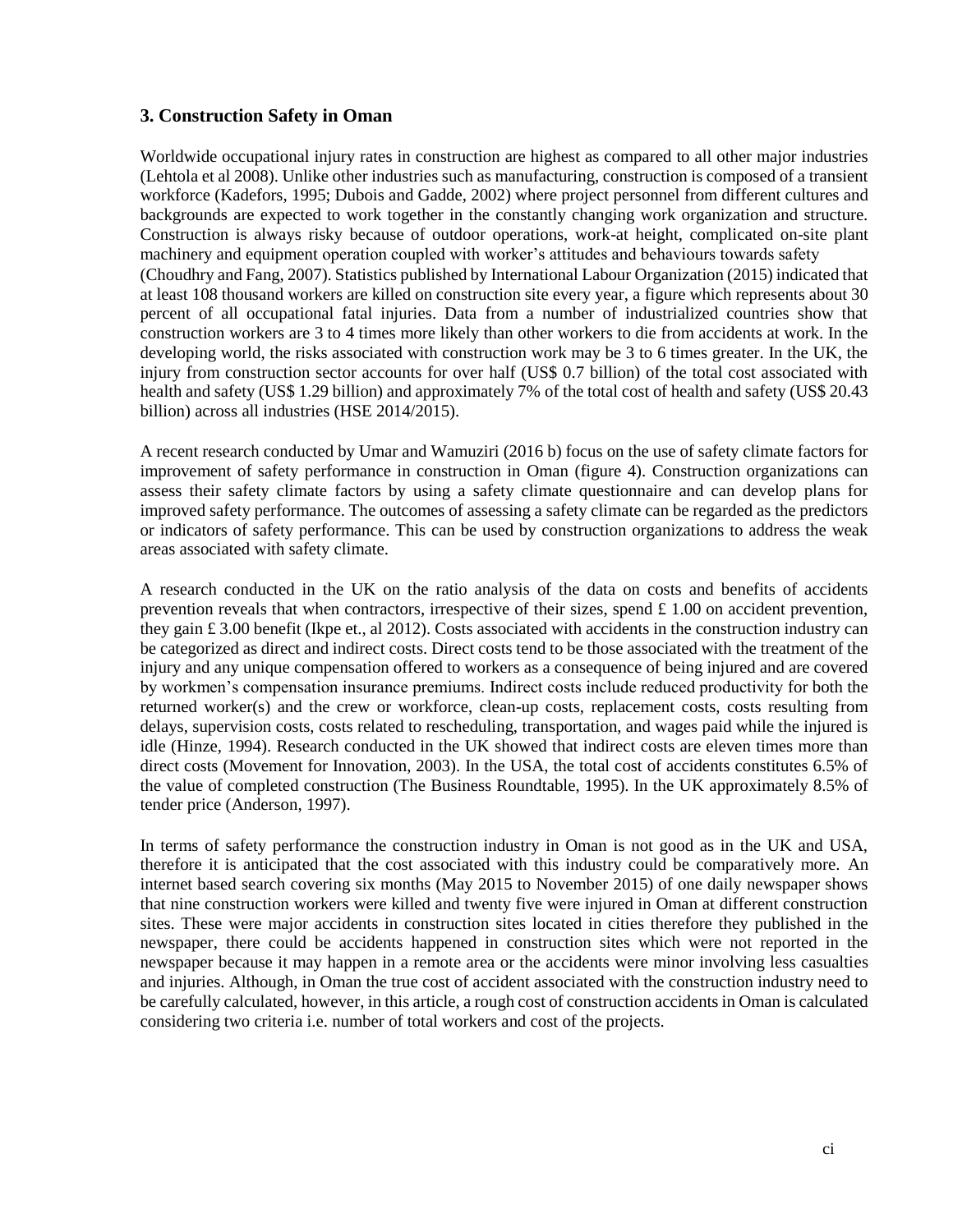

**Figure 4. Process of Using Safety Climate to Improve Safety Performance (Umar and Wamuziri 2016 b)**

# **3.1 Cost of Accident based on Number of Workers**

The Public Authority of Social insurance in Oman registered Omani nationals' annual report for 2014 shows that 401 cases of work related injuries were disbursed, which cost a total amount of US\$ 1055600 (PASI 2014). The number of active insurees in the Social Insurance System was 197510 in 2014; which means on average the cost of the accident was US\$ 5.35 / insure/ year. This can be applied to the total number of workers (700000) in the construction industry of Oman to get a rough cost of accident in construction which comes to US\$ 3.74 Million per year. The amount disbursed by PASI is the sum of different benefits, such as compensation for non-attendance to work, lump-sum Compensation for injury,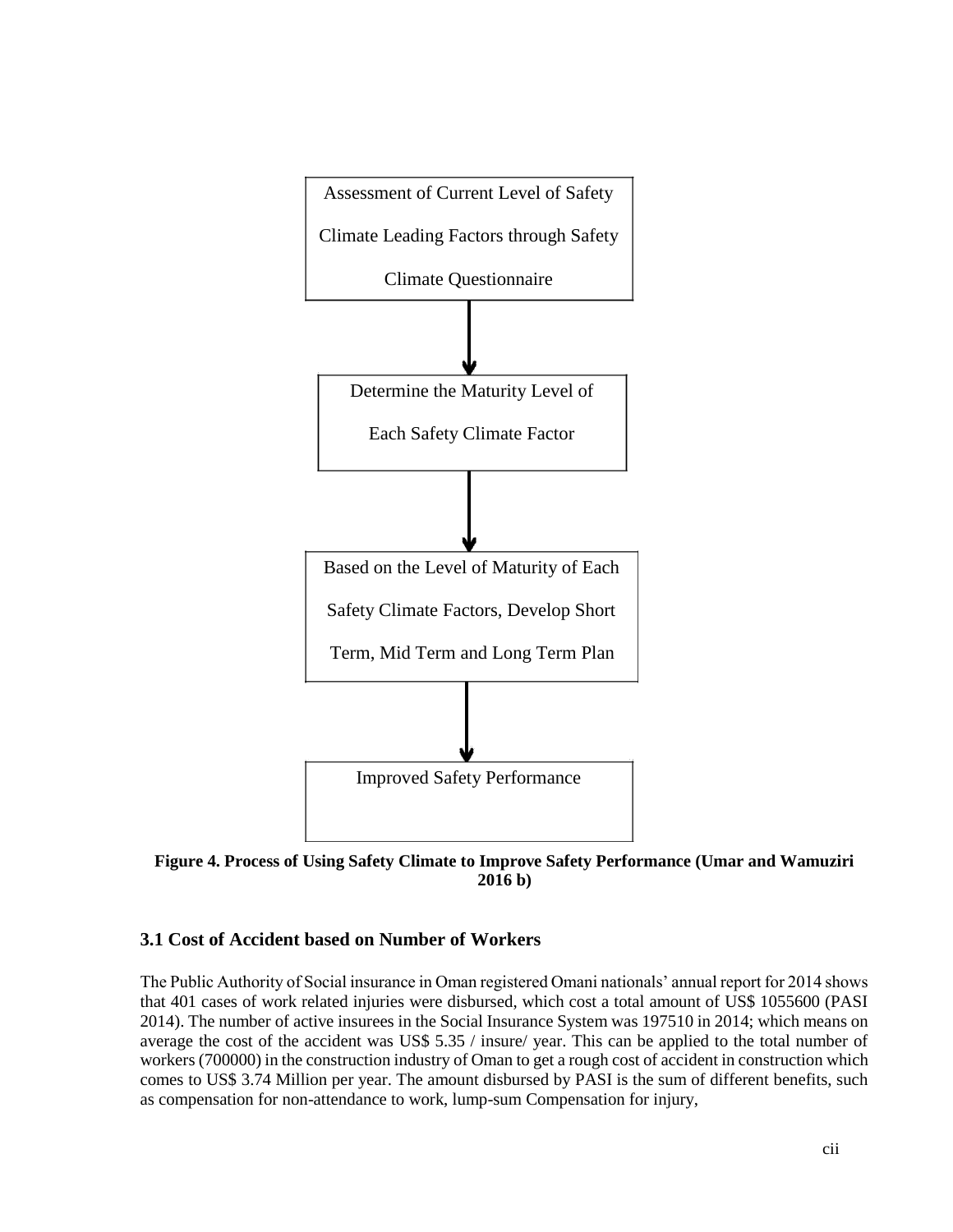permanent partial occupational disability pension, permanent total occupational disability pension and death pension due to occupational reason. Therefore the costs of accidents in construction estimated by this method is not reliable as this method just includes the cost of compensation in case of injury or death, and don't includes the costs associated with the treatment of the injury, reduced productivity for both the returned worker(s) and the crew or workforce, clean-up costs, replacement costs, costs resulting from delays, supervision costs, costs related to rescheduling and transportation etc.

# **3.2 Cost of Accident based on Project Cost**

The cost of accident in the USA was determined as 6.5% of the total value of completed work and in the UK, it is approximately 8.5% of the tender value (The Business Roundtable, 1995, Anderson, 1997). The cost of accident associated with construction in Oman is determined based on the average of these two values which is 7.5 %.  $(6.5\% + 8.5\% = 7.5\%)$ . In Oman the construction projects in 2015, were amounting to a value of US\$ 43160 Million and 7.5% of the amount is US\$ 3237 Million which is cost of accidents in construction. The cost of accident associated with construction and other projects determined based on this principle are shown in figure 5.



**Figure 5. Projects Values in Different Sectors for Year 2015-2016 and Accident Costs in Oman**

## **4. Conclusion**

Although statistical data associated with construction accidents and their cost are not available as there is no centralized organization for collecting and monitoring this data. In this article the ongoing and planned projects for financial year 2015-2016 at different sectors including construction are discussed. An estimate of the cost associated with construction is made by two different ways, considering the number of workers and the value of projects to highlight the importance for improved safety and health status, not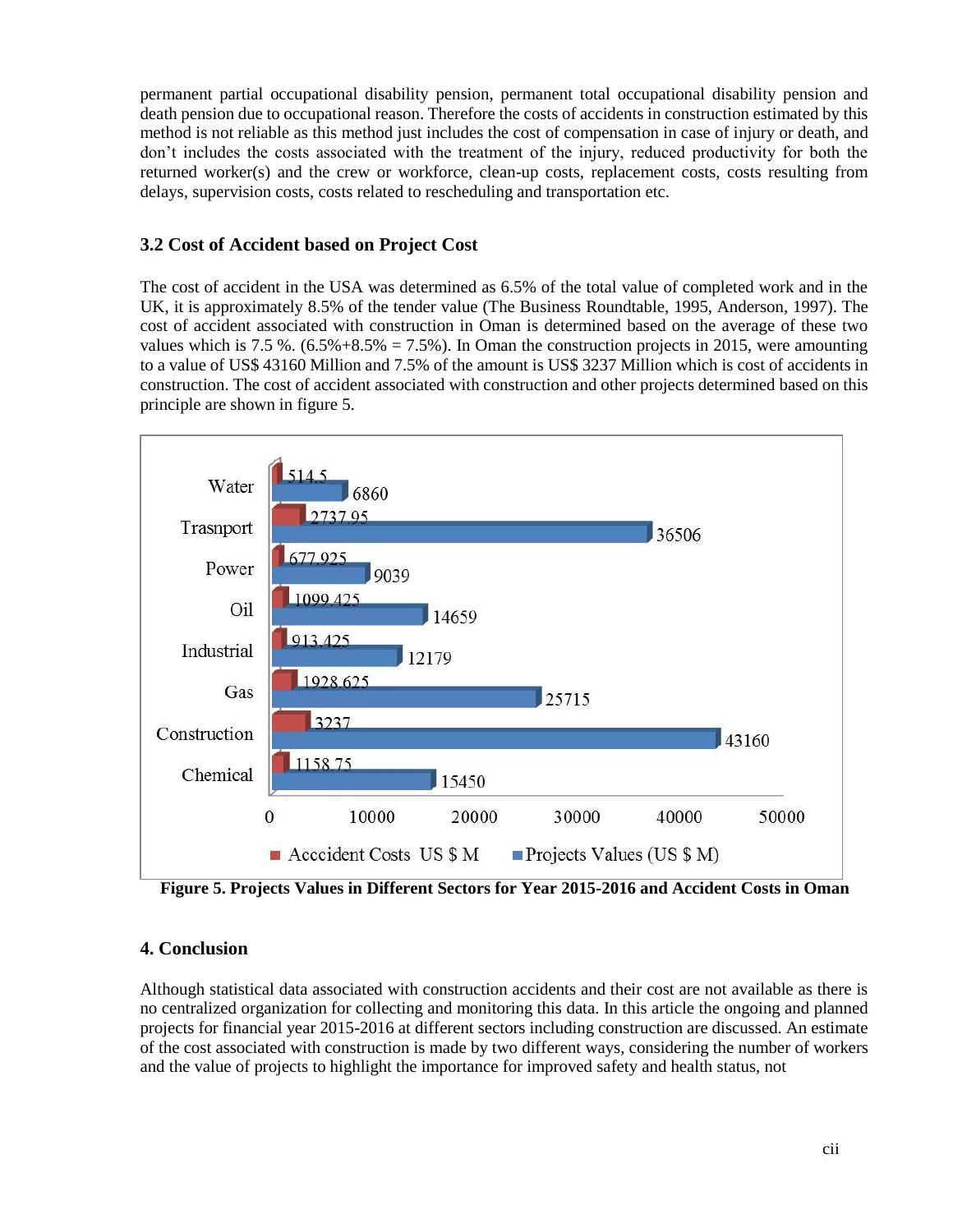only in construction but also in other sectors. Countries such as the UK and USA significantly improved their safety and health performance by establishing an organization responsible for making safety and health regulations, inspection and enforcement. Oman can follow these models for establishing such organizations (regulatory bodies) which not only improve the health and safety status, but will also help the country's economy and could be a source for the generation of revenue as well. The construction specific OSH regulations will be the key to reduce the number of accidents and the costs associated with such accidents. A better mechanism for inspections and enforcements of these regulations across the construction organizations will be further improving the OSH performance in the country. Since the costs of accidents in this article are based on the compensation cost (= US\$ 3.74 Million per year) in Oman and on the cost of accidents in construction in the UK/USA (= US\$ 3.237 Billion), therefore further research needs to be conducted to estimate the true cost of accidents in construction considering Oman's construction industry specific factors and considering the direct and indirect cost of accidents in Oman.

## **5. References**

Anderson, J (1997) The problems with construction. The Safety and Health Practitioner, May, 29 - 30. CBO, 2015. Central Bank of Oman, Annual Report 2014, Issued in June 2015. p. 38.

- CDM 2015 (Construction, Desing and Management Regulation 2015): Managing health and safety in construction. Available online:<http://www.hse.gov.uk/construction/cdm/2015/index.htm>
- Choudhry, R. M., Fang, D. P. and Mohamed, S. (2007) Developing a Model of Construction Safety Culture. Journal of Management in Engineering, ASCE, SCI Journal.

Deloitte (2015), Deloitte GCC Powers of Construction 2015 Construction – The economic barometer for the region.

Dubois, A., & Gadde, L., (2002) The construction industry as a loosely coupled system: implications for productivity and innovation, Construction Management and Economics.20:7, 621-631.

GLMN (2015), Gulf Labour Markets and Migration report No. 9/2015 Issued by Gulf Research Centre.

Hinze, JW (1994) Quantification of the indirect costs of injuries. In: R. Issa, RJ Coble and BR Elliott (eds.) Proceedings of the 5th Annual Rinker International Conference on Safety and Loss Control, Gainesville, Florida, 357 – 370.

- HSE (214/2015), Health and Safety Executives Report on Health and Safety in Construction Sector in Great Britain.
- Ikpe, E. , Hammon , F., and Oloke, D. (2012). Cost-Benefit Analysis for Accident Prevention in Constrcution Projects. Journal of Construction Engineering and Management-ASCE: 138(8), 991-998

Kadefors, A (1995). Institutions in building projects: implications for exitability and change. Scandinavian Journal of Management.11(4), 395–408.

Lehtola, M. M., Van Der Molen, H. F., Lappalainen, J., Hoonakker, P. L. T., Hsiao, H., Haslam, R. A., Hale, A. R. & Verbeek, J. H. (2008). The effectiveness of interventions for preventing injuries in the construction industry - A systematic review. American Journal of Preventive Medicine, 35, 77-85.

MD No. 286/2008 (Ministerial Decision Number 286/2008): Occupational Safety and Health Regulations: available online:<http://www.deohoman.org/about.html#section>

Movement for Innovation (M4I) (2003) A Commitment to People "Our Biggest Asset". [http://www.rethinkingconstruction.org/rc/publications/reports/rfp\\_report.pdf.](http://www.rethinkingconstruction.org/rc/publications/reports/rfp_report.pdf)

NCSI, 2015. National Center for Statistics and Information, Oman. Statistical Year Book 2015, Issued No. 43.

OSC, 2016. Oman Society of Contractor, annual general meeting report, 2016.

PASI (2014), Public authority of Social Insurance Oman, 21st annual report 2014.

Standards – 29CRF. Occupational Health and Safety Administration (OSHA) regulations for construction. Available online:

[https://www.osha.gov/pls/oshaweb/owasrch.search\\_form?p\\_doc\\_type=STANDARDS&p\\_toc\\_level=1](https://www.osha.gov/pls/oshaweb/owasrch.search_form?p_doc_type=STANDARDS&p_toc_level=1&p_keyvalue=Construction) [&p\\_keyvalue=Construction](https://www.osha.gov/pls/oshaweb/owasrch.search_form?p_doc_type=STANDARDS&p_toc_level=1&p_keyvalue=Construction)

The Business Roundtable (1995) Improving Construction Safety Performance Report A - 3. New York: The Business Roundtable.